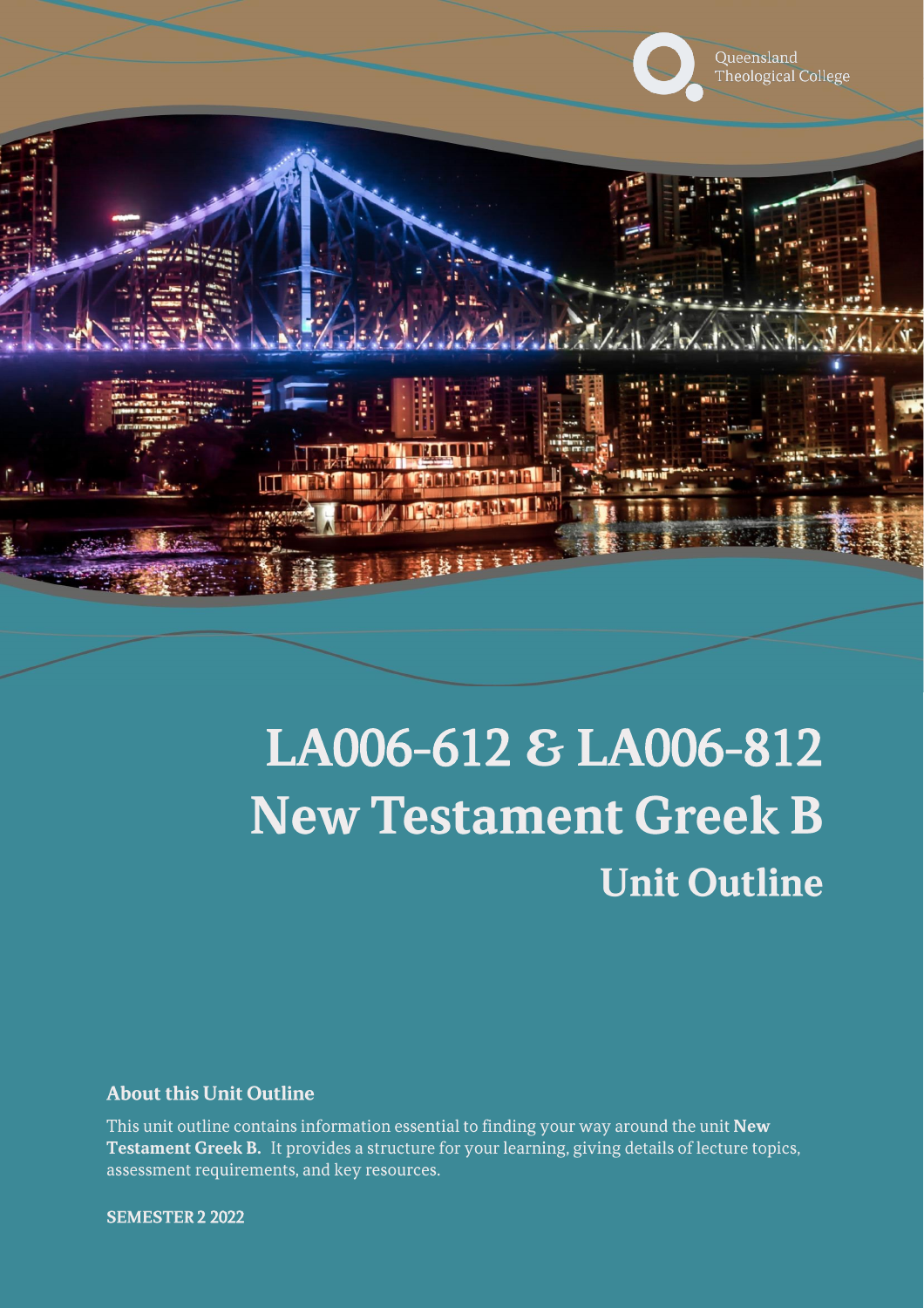# **Important notice**

While every care has been taken to ensure accuracy in the information given below, **it is the personal responsibility of each student to check the current ACT Handbook**, copies of which may be found in the Library or online at the ACT's website: [www.actheology.edu.au](http://www.actheology.edu.au/)

It is very important that students plan their time carefully to ensure that reading and especially assignments receive adequate attention and so as to prevent a bottleneck of work at the end of the semester.

It is very important that all quoted material in assignments be properly footnoted and acknowledged. The attention of students is drawn to the ACT's **Academic Misconduct Policy**, as well as ACT **Late Penalties Policy** and **Extensions Policy**, all of which are available on the ACT's website. Failure to comply with the standards required will incur penalties as outlined in the relevant ACT Policies.

The attention of students is also drawn to the section in the current ACT Handbook, headed **"Guidelines for Essays in Coursework Units"** (see also the QTC Student Handbook). All essays and assignments should comply with these standards.

Students should be aware that the delivery of this unit and results awarded are moderated by the ACT. See the ACT "Moderation Policy" and "Moderation Procedure" at [www.actheology.edu.au/documents/](http://www.actheology.edu.au/documents/) for full details.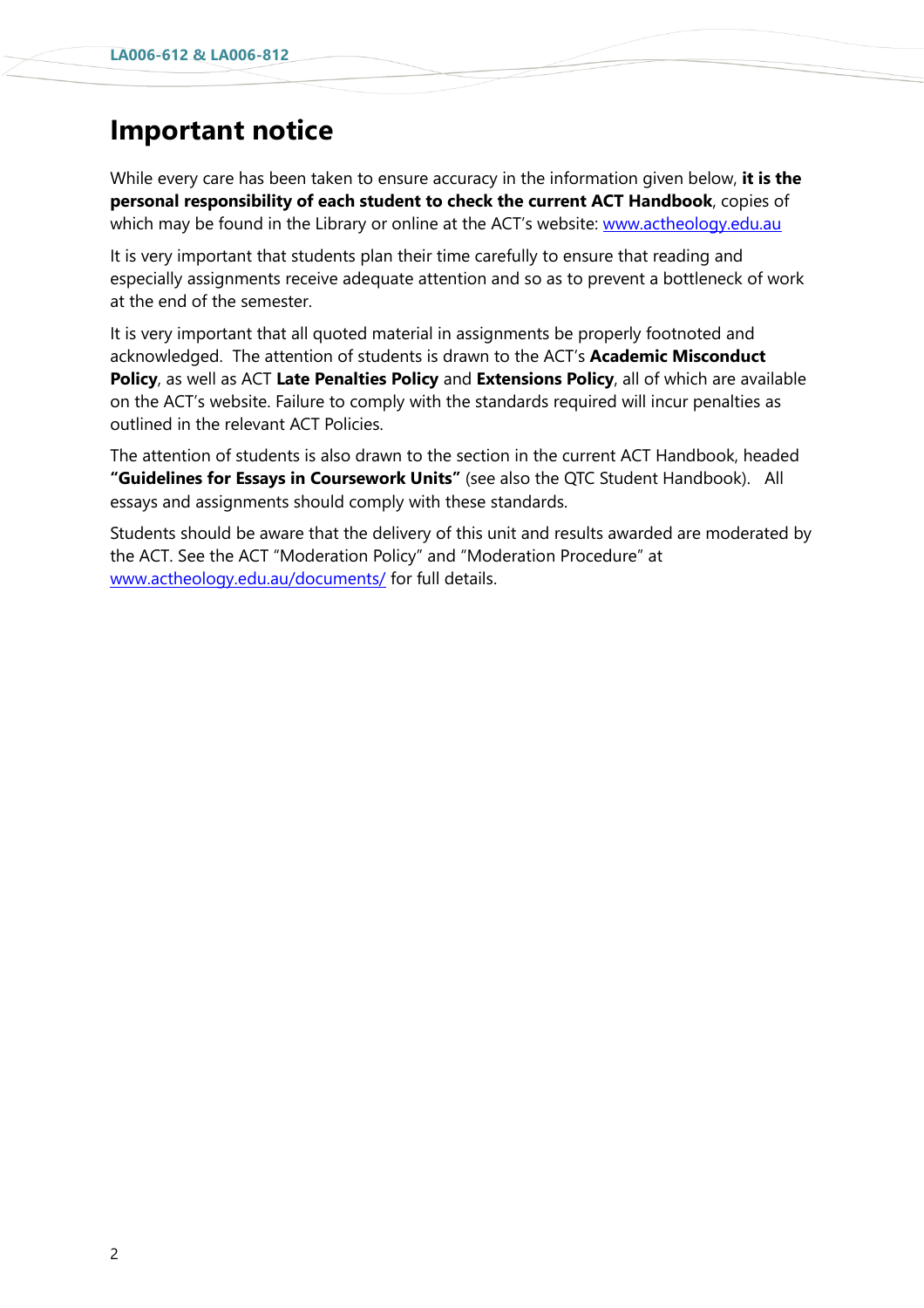# **Information about this unit Unit description**

This unit completes your introduction to the grammar and vocabulary of the New Testament and begins your introduction to the translation and exegesis of the New Testament. It is Part 2 of the basic building block of New Testament study. Like first semester language studies, it requires application and time, but I am sure that you will find it very rewarding.

Wesley Redgen

# **ACT Census date**

### **19 August 2022**

Students must confirm their enrolment in this unit with the QTC Registrar by Friday 19 August 2022. This is the last day on which you may withdraw from the unit without academic penalty (a Fail), or without being liable for the tuition fees. To make a change in your enrolment you must contact the QTC Registrar in writing at: [registrar@qtc.edu.au.](mailto:registrar@qtc.edu.au)

# **Learning Outcomes**

#### **LA006-612**

On completion of this unit, the student should have achieved the following learning outcomes:

#### Know and understand:

- 1. New Testament Greek grammar and syntax through completing one standard elementary grammar of New Testament Greek
- 2. About 300-600 words of Greek vocabulary
- 3. Grammatical issues that influence translation and the meaning of the text

#### Be able to:

- 1. Apply grammatical discussions of the Greek New Testament text
- 2. Translate four chapters of the Greek New Testament (e.g. Mark 1-4, Philippians) into English
- 3. [Discuss](https://www.actheology.edu.au/unit/LA006-612/#discuss) translation issues that influence exegetical work
- 4. Use aids to understanding the Greek Testament such as lexicons, grammars, concordances, commentaries and software tools

#### Be in a position to:

- 1. Continue translation and grammatical analysis of Greek New Testament texts
- 2. [Identify](https://www.actheology.edu.au/unit/LA006-612/#identify) the interplay between translation and interpretation
- 3. Commence exegesis of the Greek text of the New Testament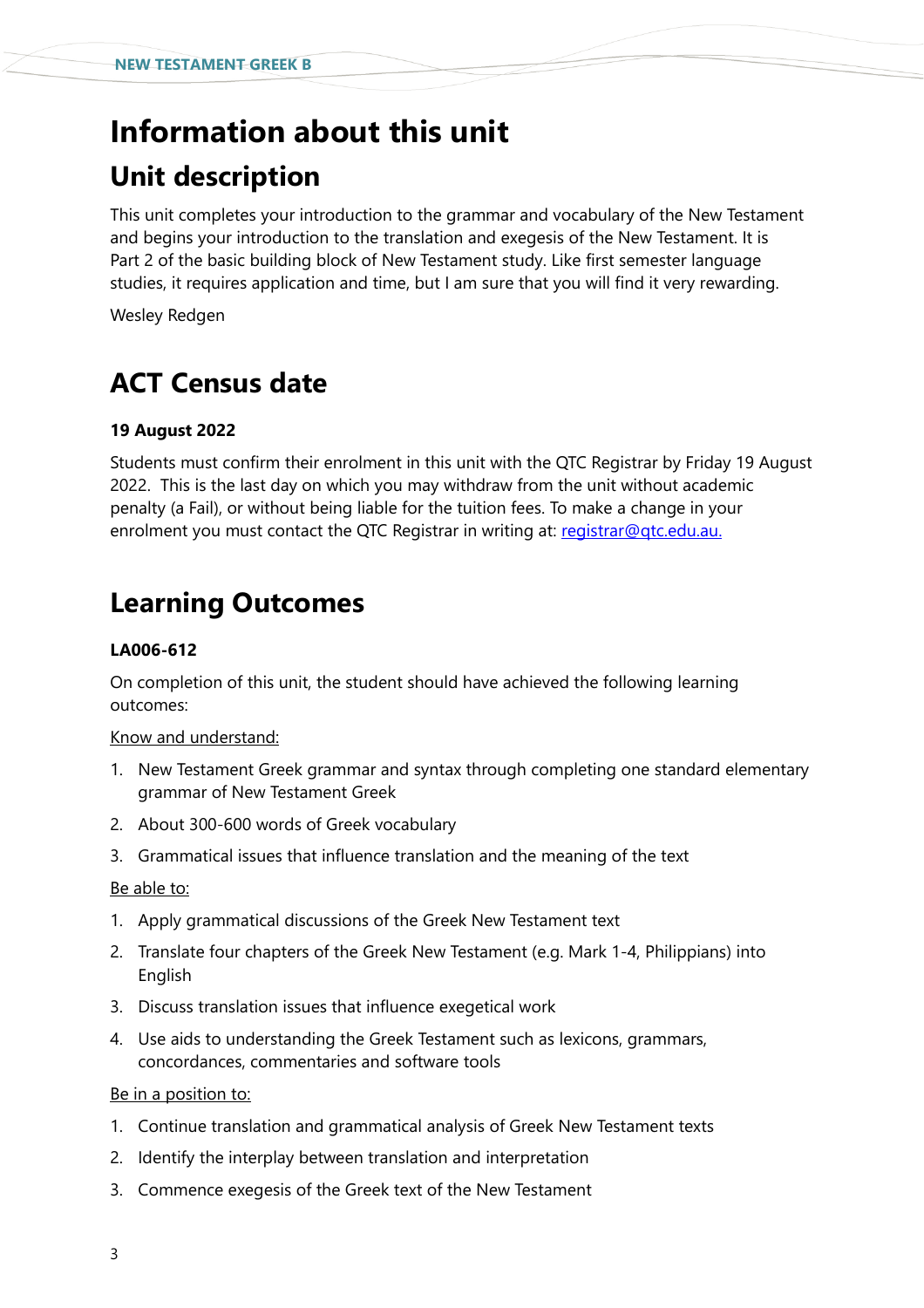### **LA006-812**

On completion of this unit, the student should have achieved the following learning outcomes:

#### Know and understand

- 1. Demonstrate an advanced technical knowledge and understanding of Koine Greek grammar and syntax
- 2. Develop a highly competent analytical perspective and clear understanding of the essential features of Koine Greek grammar and syntax

#### Be able to:

- 1. Utilise and work towards a mastery of foundations paradigms, constructions and vocabulary
- 2. Translate simple blocks of Koine Greek text and examine them grammatically, with a view to clearly explaining and analysing relevant exegetical elements of the text. E.g. approximately four chapters of Koine Greek, including one chapter containing more advanced syntax

#### Be in a position to:

- 1. Begin to read Koine Greek for oneself, applying grammatical insights to one's reading and understanding of a Koine Greek text, evaluating Greek syntactical structures, and explaining such insights to others
- 2. Undertaking more advanced language and translation skills e.g. translating sentences form English into Koine Greek, offering/explaining/evaluating different possible translation options, critically utilizing the textual apparatus, diagramming sentences and paragraphs

### **How this unit Contributes to the course**

At undergraduate and graduate levels, LA005 & LA006 can fulfil the language requirements for the Bachelor of Theology and Master of Divinity and are a prerequisite of any of the Exegetical units based on the Greek Text.

### **Pre-requisites and Co-requisites**

Students must have successfully completed LA005-612 or LA005-812 before enrolling in LA006.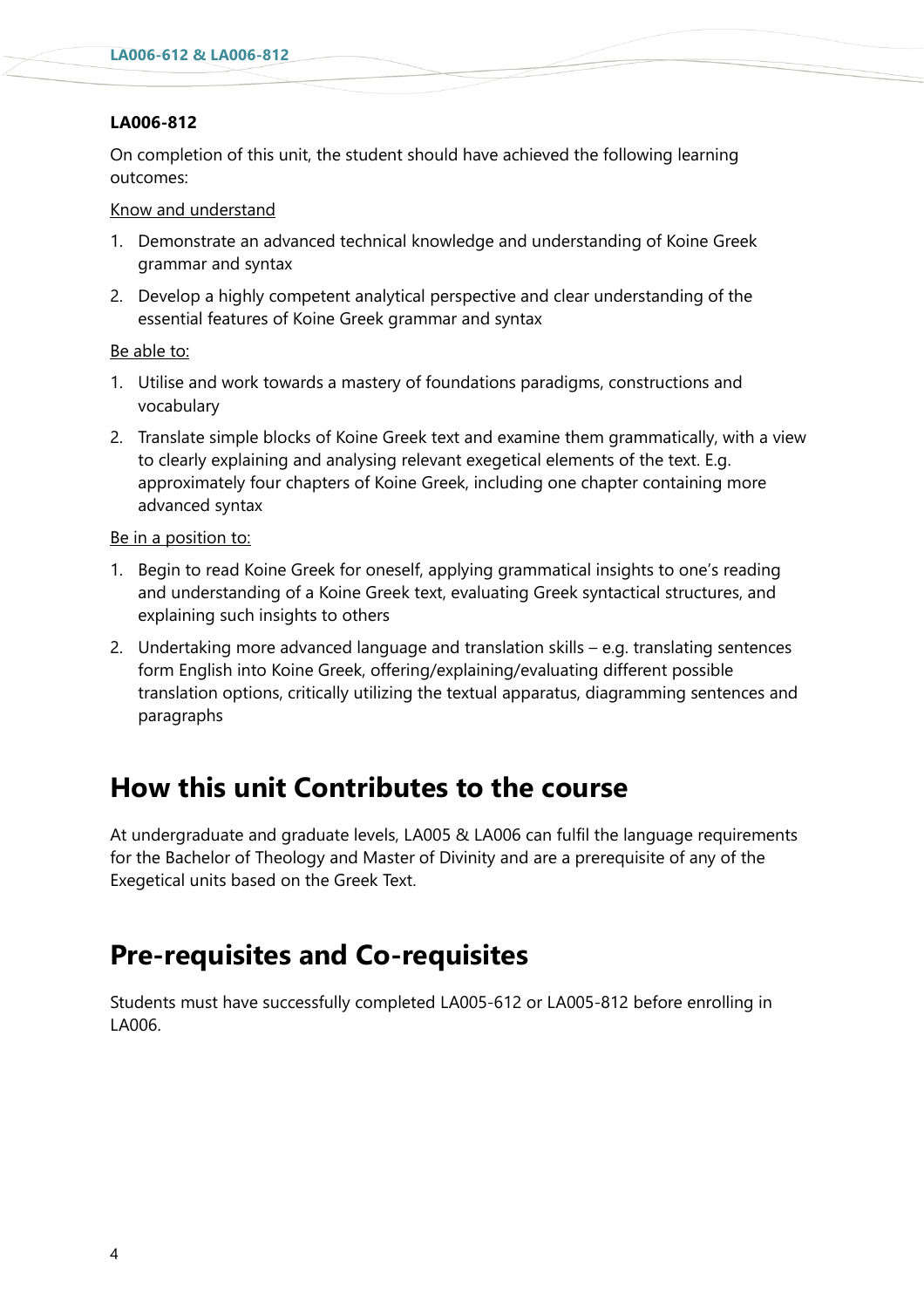### **How this unit is organised & what we expect of you**

The unit is organised around three 50-minute contact sessions per week over thirteen weeks.

This unit is worth 12 credit points towards your degree.

Please be aware ahead of time that this unit requires more work than any other first year unit. It is estimated that a typical student would need to spend a minimum of 10 hours per week on the unit in addition to class time; some students will need more.

Most of each week will be occupied with grammar, vocabulary and translation exercises. As the semester progresses less time will be spent on learning new grammar, because reading the New Testament in Greek will occupy increasing amounts of the class time.

#### **Weekly classes**

The daily textbook and translation exercises must be completed before the next class, as they will be reviewed in class. This process of attempting the translation, then reviewing your translations is an essential part of the learning process. If you attempt to short-cut the process, you will not learn the language properly. If no homework is specifically mentioned on any day, assume the next 5-10 textbook translation exercises are required.

Over the course of second semester, we will translate Mark 1-4. If on any day no homework is specifically mentioned, assume you will need to translate the next 5 verses of Mark on Tuesday or Wednesday night, and the next 10 verses over the weekend.

#### **General advice**

There are differing levels of knowing Greek:

- 1. Understanding the lectures.
- 2. Being able to repeat the content on demand i.e., know vocabulary, reproduce tables, explain grammar rules etc.
- 3. Being able to apply it to do the homework.
- 4. Being able to teach others.

Make sure you keep up to date at the third level at least, preferably the fourth.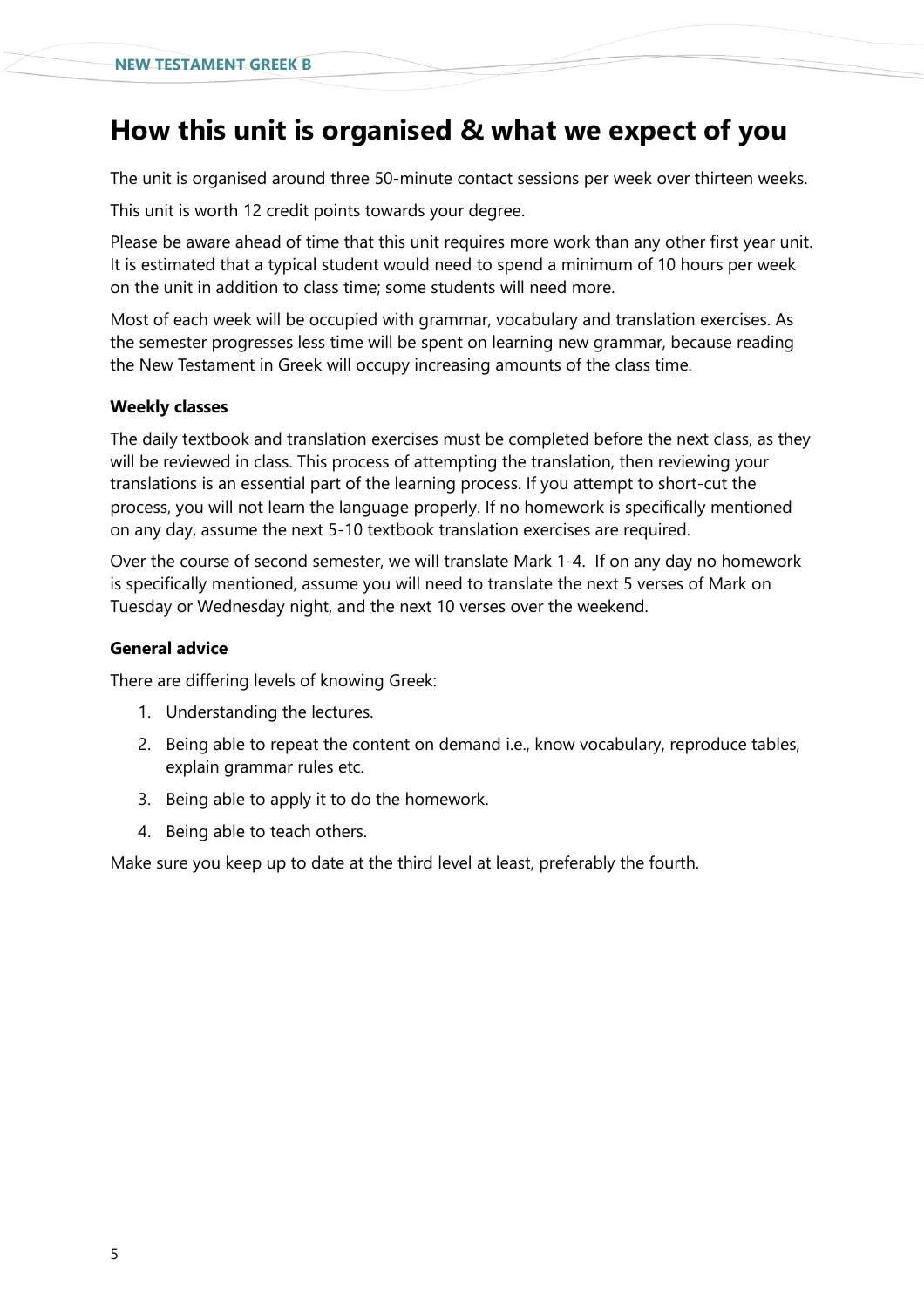# **Teaching staff**

LECTURER & UNIT COORDINATOR **Rev Dr Wesley Redgen**

- E [wredgen@qtc.edu.au](mailto:wredgen@qtc.edu.au)
- P 07 3062 6939

### **LECTURER**

### **Katie Allan**

- E [kallan@qtc.edu.au](mailto:kallan@qtc.edu.au)
- P 07 3062 6939

Please feel free to contact Wesley or Katie if you have any problems or concerns about the unit.

### **Other key contacts**

### **Registrar's office**

Contact the Registrar's office for any queries about which unit to enrol in next, if you wish to change your enrolment, defer due to illness, family circumstances etc., or request an extension for your assessment (criteria apply).

- P 07 3062 6939
- E [registrar@qtc.edu.au](mailto:registrar@qtc.edu.au)

### **Moodle and Turnitin functions and queries**

Contact the Registrar for help if something on Moodle is not working, if you need help using Moodle or Turnitin.

- P 07 3062 6939
- E [registrar@qtc.edu.au](mailto:registrar@qtc.edu.au)

### **Library/Resources**

Contact the Librarian for help with finding resources for your assessment, finding full-text database articles, for help with logging into the library databases and catalogue, and for help with how to renew a book for longer or place a hold on a book currently out to another person. Also contact the library for any queries about audio recordings of your class on Moodle.

- P 07 3062 6939
- E [library@qtc.edu.au](mailto:library@qtc.edu.au)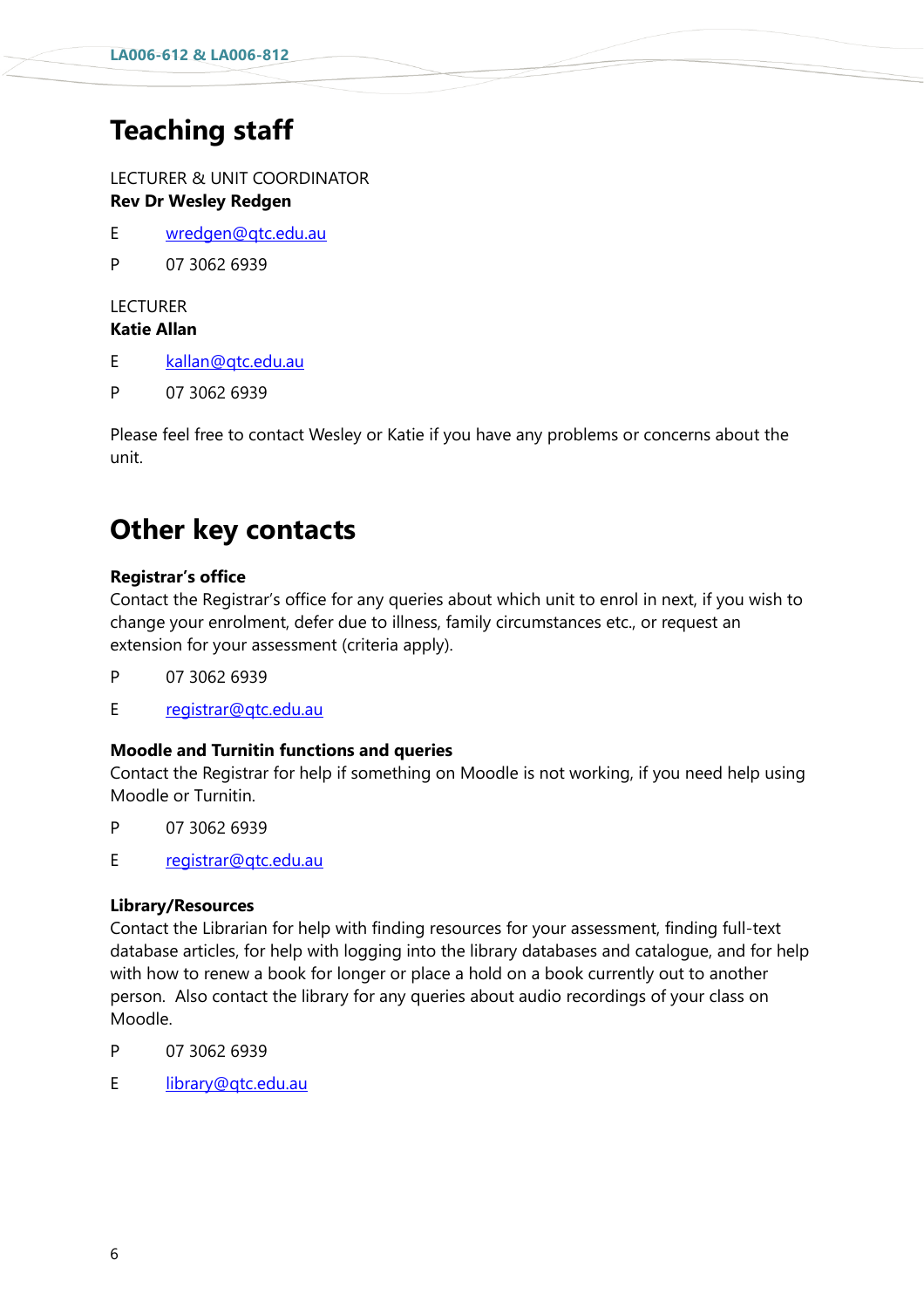# **Unit timetable: topics & teaching and learning activities**

Please note: lecture topics covered each week may vary slightly to suit class progress.

| <b>WEEK</b>                                  | <b>LECTURE TOPIC</b>                                              | <b>ASSESSMENTS</b>                                                       |  |  |
|----------------------------------------------|-------------------------------------------------------------------|--------------------------------------------------------------------------|--|--|
| WEEK <sub>1</sub>                            | Black Ch. 20                                                      |                                                                          |  |  |
|                                              | <b>Exercises: Participles from Mark 1</b>                         |                                                                          |  |  |
| WEEK <sub>2</sub>                            | Black Ch. 20                                                      |                                                                          |  |  |
|                                              | <b>Exercises: Participles from Mark 1</b><br>Translations: Mark 1 |                                                                          |  |  |
| WEEK 3                                       | Black Ch. 21                                                      |                                                                          |  |  |
|                                              | Translations: Mark 1                                              |                                                                          |  |  |
| WEEK 4                                       | Black Ch. 21                                                      |                                                                          |  |  |
|                                              | <b>Exercises: Infinitives from Mark 1</b><br>Translations: Mark 1 |                                                                          |  |  |
| ESSAY WRITING WEEK: 8 August - 12 August     |                                                                   |                                                                          |  |  |
| WEEK <sub>5</sub>                            | Black Ch. 22                                                      |                                                                          |  |  |
|                                              | Exercises: from Black Ch. 22<br>Translations: Mark 1              |                                                                          |  |  |
| WEEK 6                                       | Black Ch. 23                                                      |                                                                          |  |  |
|                                              |                                                                   |                                                                          |  |  |
| WEEK 7                                       | Black Ch. 23                                                      | 25% Test on Chapter 1 of Mark                                            |  |  |
|                                              | <b>Exercises: Subjunctives from Mark</b><br>Translations: Mark 2  | <b>Tuesday 30 August 8am</b>                                             |  |  |
| WEEK <sub>8</sub>                            | Black Ch. 24                                                      |                                                                          |  |  |
|                                              | <b>Exercises: Imperatives from Mark</b><br>Translations: Mark 2   |                                                                          |  |  |
| WEEK <sub>9</sub>                            | Black Ch. 25                                                      |                                                                          |  |  |
|                                              | <b>Translations: Mark 2</b>                                       |                                                                          |  |  |
| MID-SEMESTER BREAK: 17 September - 3 October |                                                                   |                                                                          |  |  |
| WEEK 10                                      | Translations: Mark 3 & 4                                          |                                                                          |  |  |
| WEEK 11                                      | Translations: Mark 3 & 4                                          | 25% Take-Home Exam on Chapter 2 of Mark<br><b>Due Tuesday 11 October</b> |  |  |
| WEEK 12                                      | Translations: Mark 3 & 4                                          |                                                                          |  |  |
| WEEK 13                                      | Translations: Mark 3 & 4                                          |                                                                          |  |  |
|                                              |                                                                   |                                                                          |  |  |

ASSESSMENT WEEKS: 31 October – 18 November

Final Exam, examining Chapters 3-4 of Mark, and including translation of an unseen Greek passage – worth 50% of total grade.

See Due Dates for Assessment document on Moodle for the date of the examination.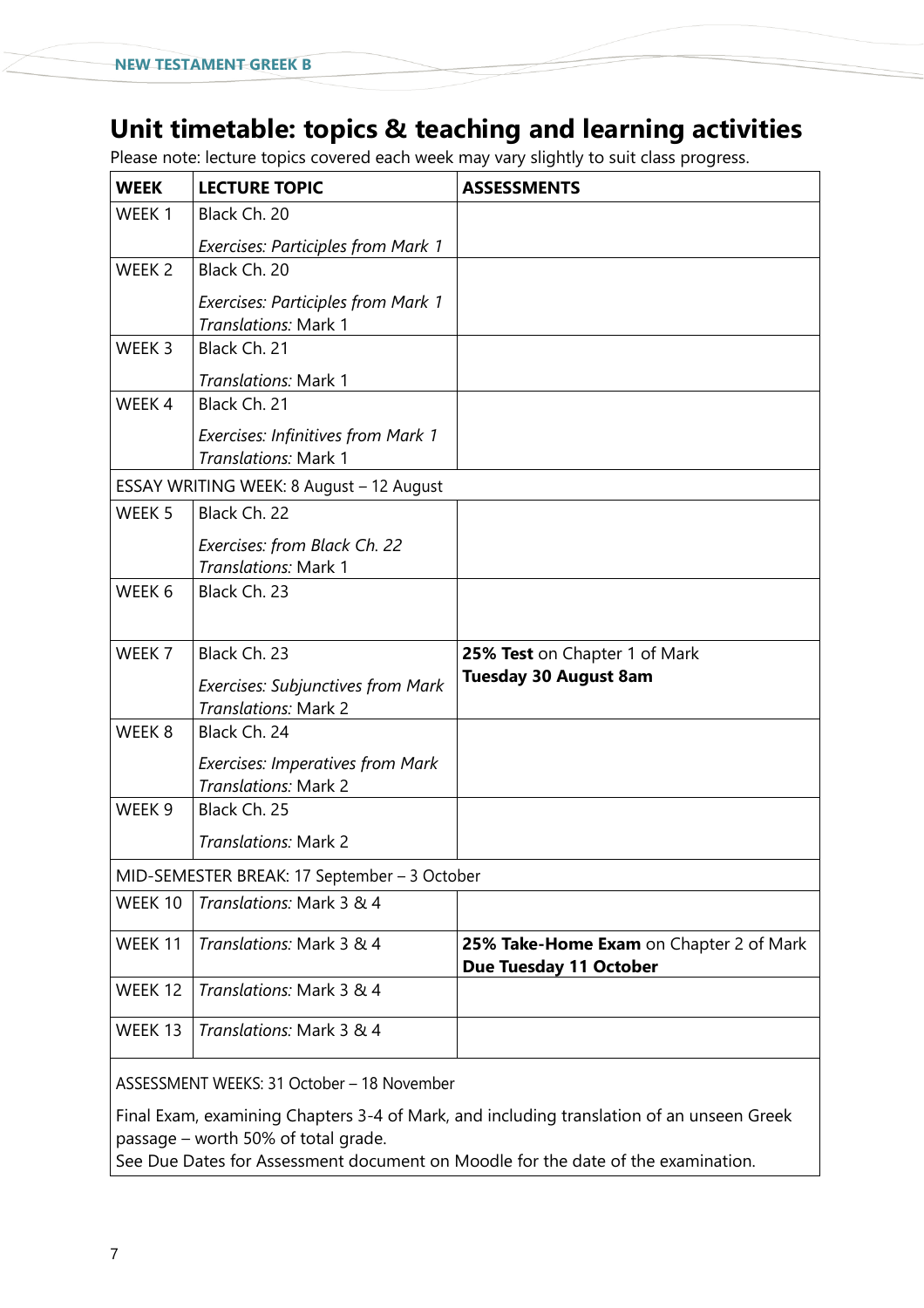# **LA006-612 Assessments**

**Assessments are submitted online via Moodle by 11.55pm on the due date** (with the exception of timed online quizzes and onsite exams). If you experience difficulty submitting due to internet issues close to 11.55pm, please email [registrar@qtc.edu.au](mailto:registrar@qtc.edu.au) explaining the issue. Attach a copy of your assessment and a screen shot of the folder in which your document is saved to show that you have not made changes after the due time.

### **In order to pass the unit, you must submit all assessment pieces and attain a mark of at least 50% for the unit as a whole.**

Unless an extension has been applied for and granted in accordance with the Policy found in the QTC Handbook, where a student submits an assessment past its due date, in accordance with the ACT **Late Penalties** Policy, the assessment marks will be reduced at the rate of **5%** of the total possible marks for the assessment item **per calendar day**, up to 10 days late, after which point the mark awarded shall be zero. Where the assessment is a **Take-Home Exam**, the assessment marks will be reduced at the rate of **12%** of the total possible marks for the assessment item **per calendar day**, up to 3 days late, after which point the mark awarded shall be zero.

Your submitted assessment items must also be within **10% of the required word limit**, and failure to meet this requirement shall result in a penalty of **10%** of the total possible mark being deducted. **See the QTC Handbook for full details on what is included within your total word count.** Please also note that **footnotes** in their entirety **should not exceed 25% of the prescribed essay length**. A **10%** penalty of the final grade applies if footnotes are more than 25% of the prescribed essay length. QTC seeks to prepare you for ministry, and in ministry delivering presentations on time and within an acceptable length are essential skills.

| <b>Assessment</b>                                                                                                                                                                                                                                             | Weighting |
|---------------------------------------------------------------------------------------------------------------------------------------------------------------------------------------------------------------------------------------------------------------|-----------|
| <b>Test</b> on Chapter 1 of Mark                                                                                                                                                                                                                              | 25%       |
| 1 hour Test on Tuesday 30 August 2022, at 8am                                                                                                                                                                                                                 |           |
|                                                                                                                                                                                                                                                               |           |
| Take-Home Exam on Chapter 2 of Mark. (Word count 2000)                                                                                                                                                                                                        |           |
| This will be made available on Tuesday 4 October via QTC Moodle.                                                                                                                                                                                              | 25%       |
| Due Date: Tuesday 11 October 2022                                                                                                                                                                                                                             |           |
|                                                                                                                                                                                                                                                               |           |
| <b>Final Exam</b> on Chapters 3-4 of Mark, plus an unseen Greek passage.                                                                                                                                                                                      | 50%       |
| Within this final examination, the allocation of marks will be 45% for<br>translation (of studied passages), 35% for exegesis (of studied passages),<br>and 20% for translation of an unseen passage (with unknown vocabulary<br>supplied where appropriate). |           |
| 2 hour Exam during Assessment Weeks, at 10am                                                                                                                                                                                                                  |           |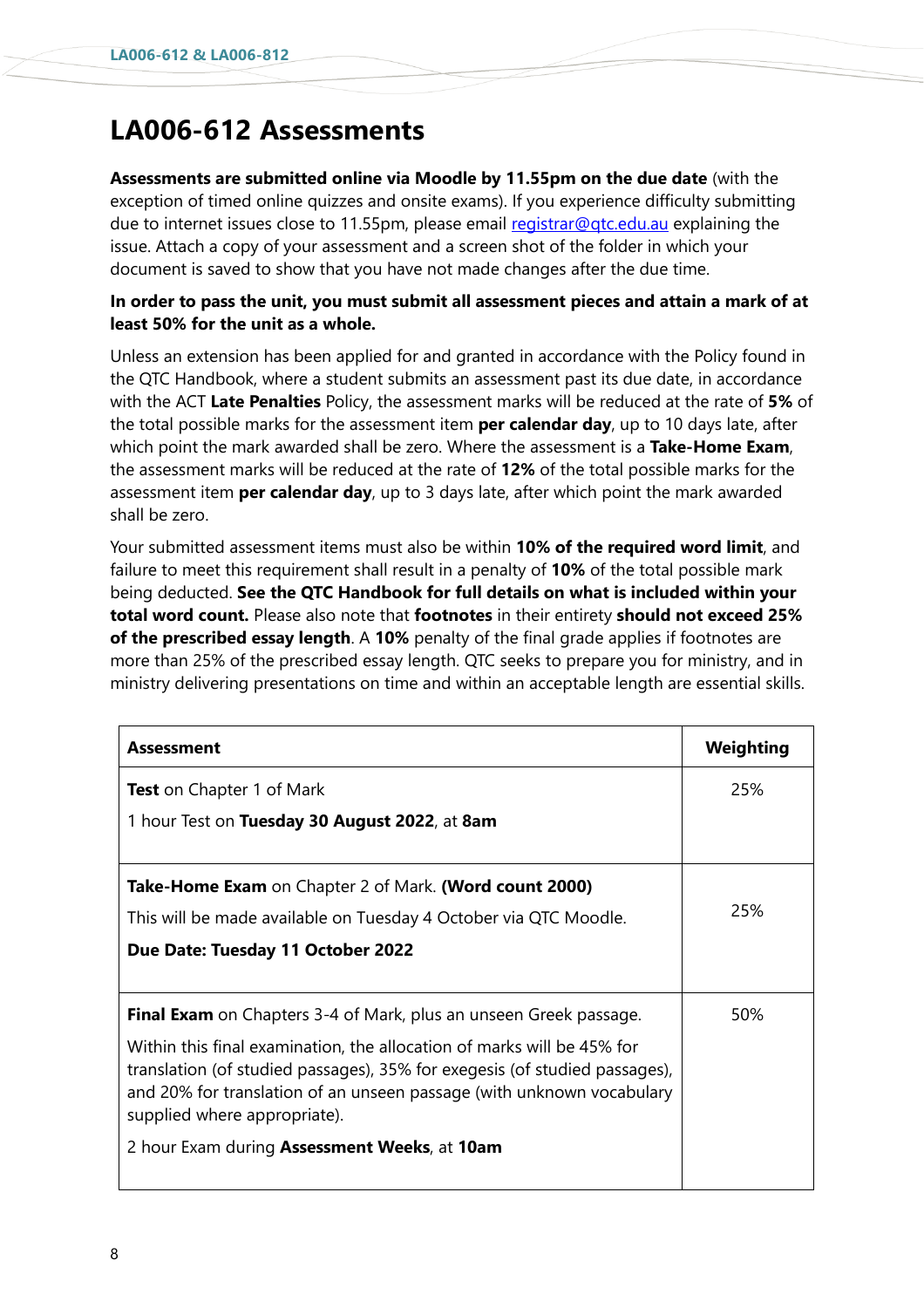# **LA006-812 Assessments**

**Assessments are submitted online via Moodle by 11.55pm on the due date** (with the exception of timed online quizzes and onsite exams). If you experience difficulty submitting due to internet issues close to 11.55pm, please email [registrar@qtc.edu.au](mailto:registrar@qtc.edu.au) explaining the issue. Attach a copy of your assessment and a screen shot of the folder in which your document is saved to show that you have not made changes after the due time.

### **In order to pass the unit, you must submit all assessment pieces and attain a mark of at least 50% for the unit as a whole.**

Unless an extension has been applied for and granted in accordance with the Policy found in the QTC Handbook, where a student submits an assessment past its due date, in accordance with the ACT **Late Penalties** Policy, the assessment marks will be reduced at the rate of **5%** of the total possible marks for the assessment item **per calendar day**, up to 10 days late, after which point the mark awarded shall be zero. Where the assessment is a **Take-Home Exam**, the assessment marks will be reduced at the rate of **12%** of the total possible marks for the assessment item **per calendar day**, up to 3 days late, after which point the mark awarded shall be zero.

Your submitted assessment items must also be within **10% of the required word limit**, and failure to meet this requirement shall result in a penalty of **10%** of the total possible mark being deducted. **See the QTC Handbook for full details on what is included within your total word count.** Please also note that **footnotes** in their entirety **should not exceed 25% of the prescribed essay length**. A **10%** penalty of the final grade applies if footnotes are more than 25% of the prescribed essay length. QTC seeks to prepare you for ministry, and in ministry delivering presentations on time and within an acceptable length are essential skills.

| Assessment                                                                                                                                                                                                                                                                                                                             | Weighting |
|----------------------------------------------------------------------------------------------------------------------------------------------------------------------------------------------------------------------------------------------------------------------------------------------------------------------------------------|-----------|
| <b>Test</b> on Chapter 1 of Mark                                                                                                                                                                                                                                                                                                       | 25%       |
| 1 hour Test on Tuesday 30 August 2022, at 8am                                                                                                                                                                                                                                                                                          |           |
| <b>Take-Home Exam</b> on Chapter 2 of Mark. (word count 3000)                                                                                                                                                                                                                                                                          |           |
| This will be made available on Tuesday 4 October via QTC Moodle.                                                                                                                                                                                                                                                                       | 25%       |
| Due Date: Tuesday 11 October 2022                                                                                                                                                                                                                                                                                                      |           |
| Final Exam on Chapters 3-4 of Mark, plus an unseen Greek passage.                                                                                                                                                                                                                                                                      | 50%       |
| Within this final examination, the allocation of marks will be 35% for<br>translation (of studied passages), 30% for exegesis (of studied passages),<br>15% for basic structural diagraming and English to Greek translation,<br>and 20% for translation of an unseen passage (with unknown vocabulary<br>supplied where appropriate). |           |
| 2.5 hour Exam during Assessment Weeks, at 10am                                                                                                                                                                                                                                                                                         |           |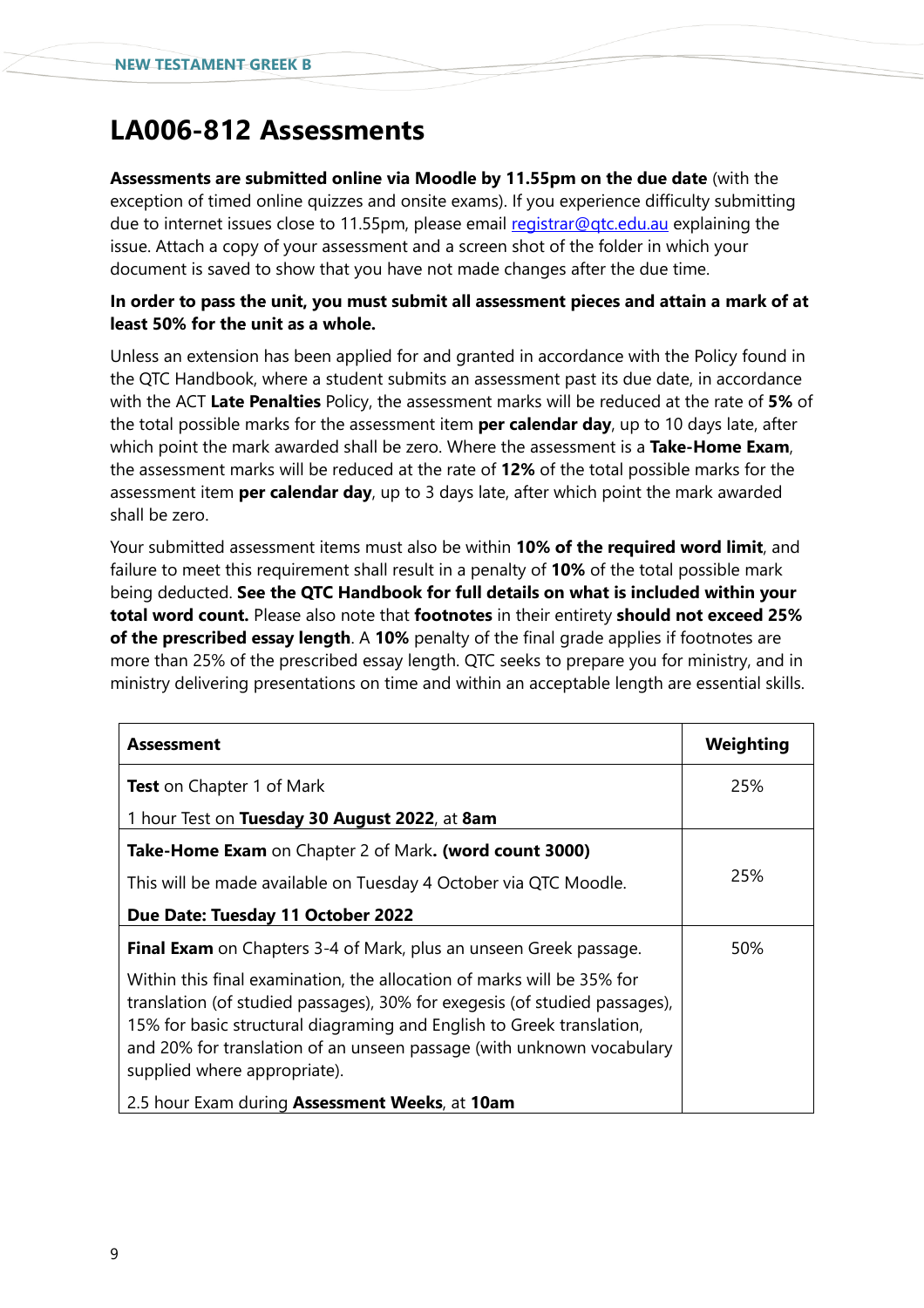# **Guide to Assessments**

### **General remarks**

All students are expected to avail themselves of the guidelines for written assignments provided in the ACT Handbook (consult the table of contents) and in the QTC Student Handbook section 'Style Requirements for Written Assignments'.

All written work for this course should conform to the guidelines of the *SBL Handbook of Style* (with the exception of Australian spelling conventions).

Any Hebrew and Greek cited must be typed in a Unicode font; SBL BibLit is commended as one font covering Hebrew, Greek, and Roman Unicode ranges, but is not required. It is freely available from the SBL website: [http://sbl-site.org/educational/BiblicalFonts\\_SBLBibLit.aspx](http://sbl-site.org/educational/BiblicalFonts_SBLBibLit.aspx)

For full information on what is included in the total word count, see the QTC Handbook section headed *Length of Assignments*.

### **Homework**

This normally consists of exercises taken from Black or selected sentences from Mark's gospel.

If no homework is stated at the end of class, assume 5 verses of translation to be done on Tuesday and Wednesday nights, and 10 verses over the weekend.

### **Test**

This test will focus on translating Mark Chapter 1 with some grammar questions taken from this chapter.

### **Take-Home Exam**

The Take-Home Exam will focus on Mark Chapter 2, particularly on grammar in the context of exegesis.

In a Take-Home Exam, all direct quotations in your answers from books and articles should be footnoted, but there is no need to footnote the lectures. As is the case with a formal onsite exam, lecture notes and audio recordings of lectures should not ordinarily be footnoted or included in the list of 'Works Cited' of a Take-Home Exam.

### **Final Exam**

The main focus of the final will be the translation of passages from Mark Chapters 3-4 and questions on points of syntax in those passages. Note these chapters contain some more advanced syntax. This exam will have a greater focus on syntax and its significance for meaning.

For **LA006-612** students, the break-up of the 2 hour final exam will be as follows:

45% for translation of studied passages

35% for exegesis of studied passages

20% for translation of an unseen passage (with unknown vocabulary supplied)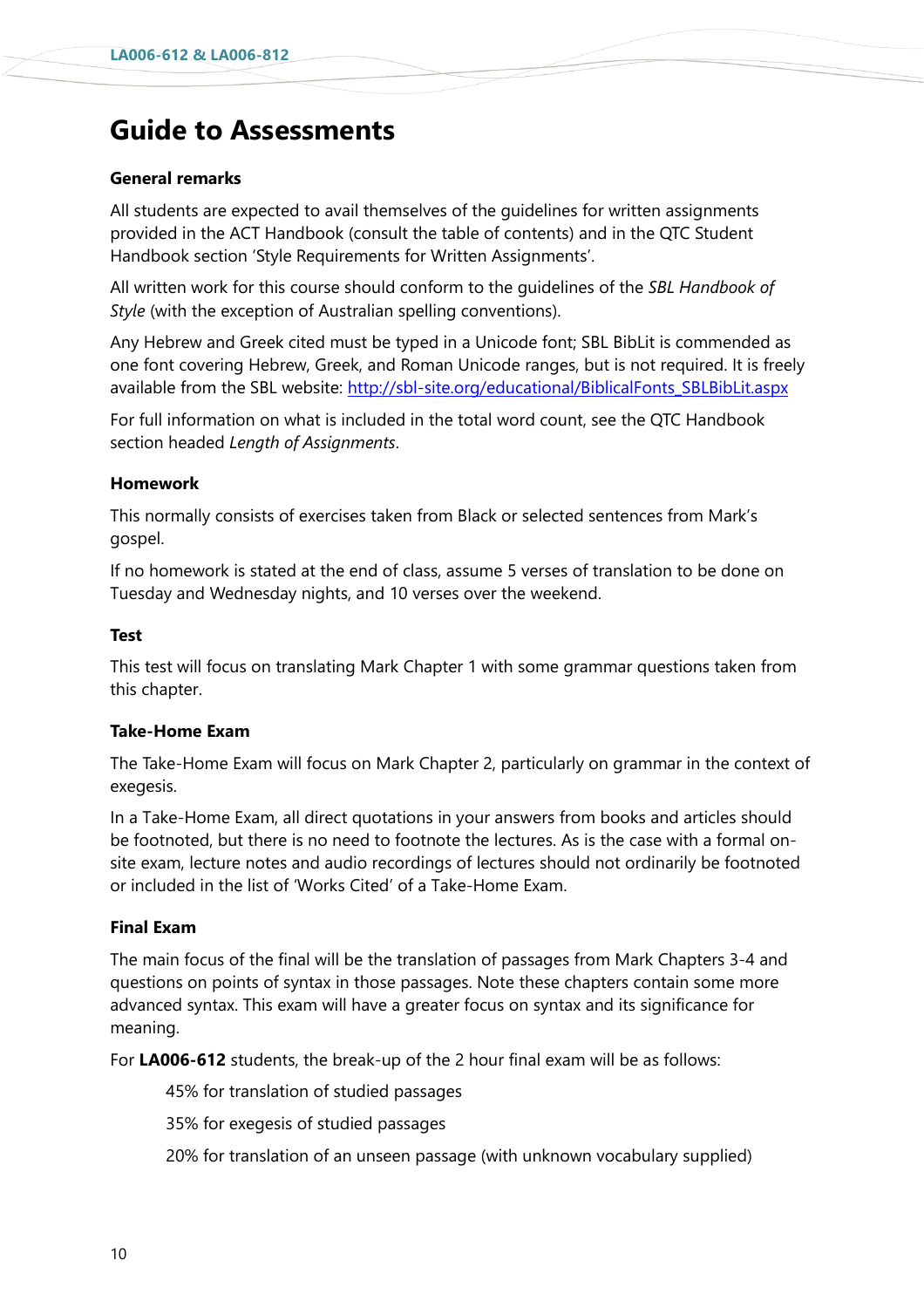For **LA006-812** students, the break-up o the 2.5 hour final exam will be as follows:

35% for translation of studied passages

30% for exegesis of studied passages

15% for structural diagramming and English to Greek translation

20% for translation of an unseen passage (with unknown vocabulary supplied)

The LA006-812 exam will require translation and analysis of more advanced passages in both Mark 3-4 and the unseen passage.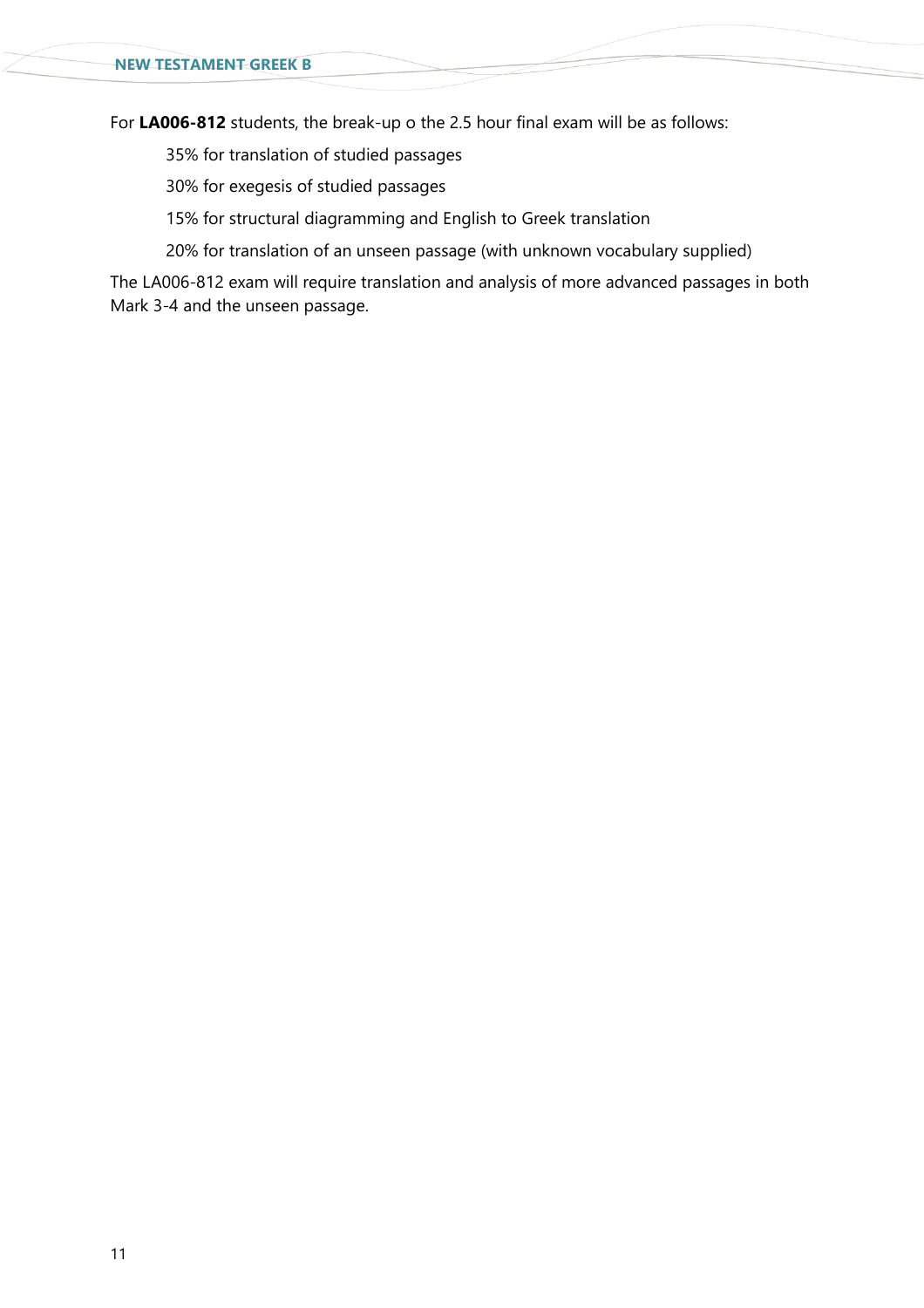# **Learning Resources**

#### ESSENTIAL RESOURCES:

#### **The student will require a copy of the textbooks:**

Black, David Alan. *Learn to Read New Testament Greek.* 3rd ed. Nashville, TN: B&H, 2009.

A copy of the *Greek New Testament* will be needed for the translation exercises. The best one is the Edition produced by the United Bible Societies (5<sup>th</sup> Ed). (NA28 is the same Greek text and will suffice.)

If you buy a hard copy, try to get one with a dictionary in the back. This enables you to use it in places like church where you don't want to carry a dictionary around with you. Other people opt for the "readers Greek NT." This gives the meanings of the less common words at the bottom of the page. However, in the early stages of Greek the "readers version" will not give enough words.

#### OTHER RESOURCES:

The translation work in second semester can be done using a simple dictionary or lexicon such as is found at the back of the Bible Societies Greek Testament. However, a student who intends to seriously pursue Greek exegesis should consider obtaining a good lexicon. The most widely recognised is:

Bauer, W., W. F. W. Danker, F. Arndt and F. W. Gingrich. *A Greek-English Lexicon of the New Testament and Other Early Christian Literature.* 3rd ed. Chicago, IL: University of Chicago, 2000.

This is commonly abbreviated to BDAG.

This lexicon will be a standard requirement for all 2<sup>nd</sup> and 3<sup>rd</sup> year Greek exegesis units. As it is quite expensive, I recommend that you do not purchase this until you have received your first semester results and have assessed the likelihood of progressing to  $2^{nd}$  and  $3^{rd}$  year in Greek. If you do purchase it, it is available in print and as an eBook through Logos, Accordance, and Kindle. Please also note that if the library has a subscription to Perlego eBooks, you will be able to access BDAG through Perlego for free.

Another helpful resource is *The Basics of New Testament Syntax* by D. B. Wallace. It is the book advised for second year advanced grammar.

Wallace, D. B. *The Basics of New Testament Syntax: An Intermediate Greek Grammar***.** Grand Rapids, MI: Zondervan, 2000.

### ELECTRONIC RESOURCES:

All the above are available in electronic form. We will discuss the advantages and disadvantages of electronic and paper forms.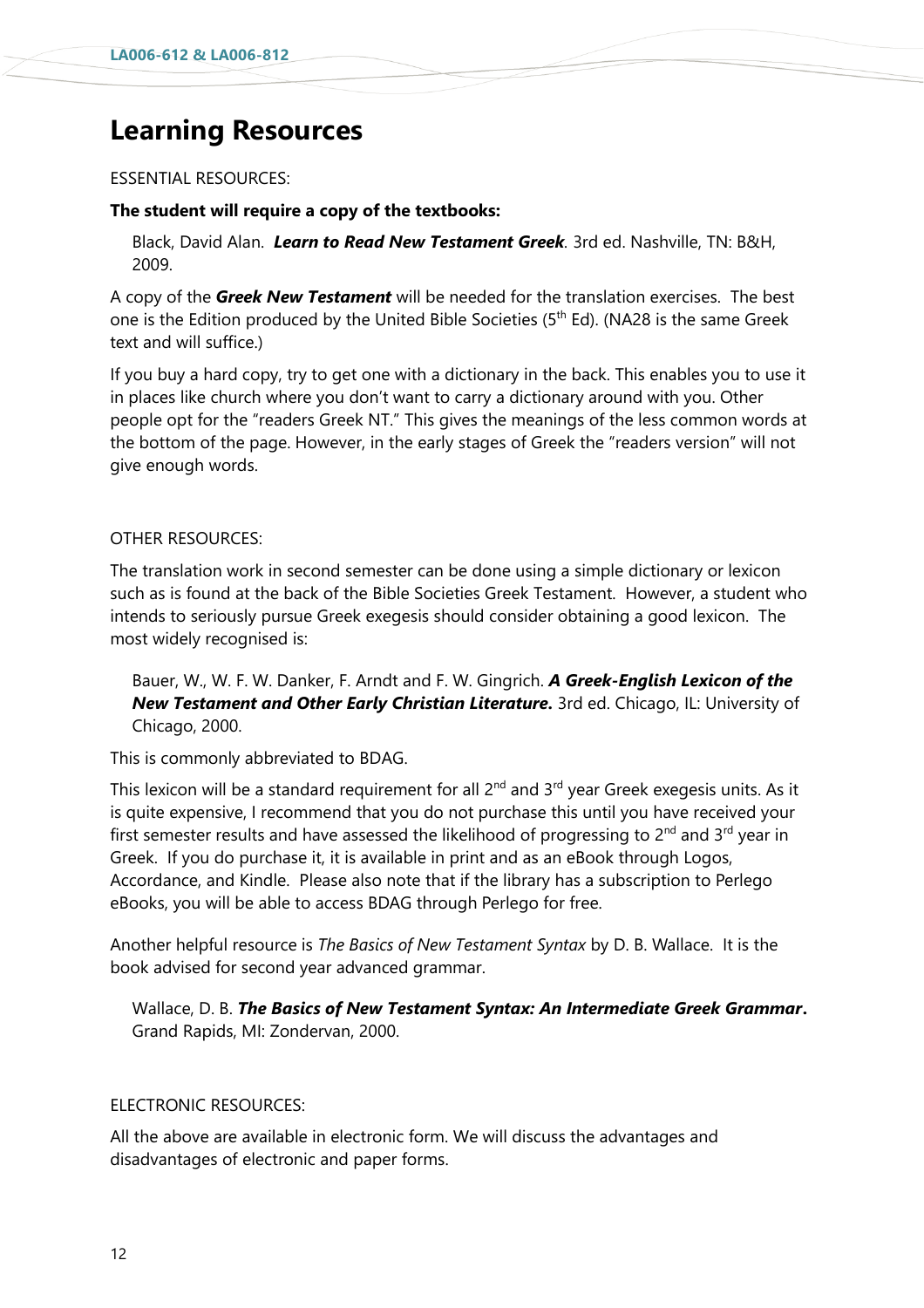#### REFERENCE WORKS:

Mounce, W. D. *The Analytical Lexicon to the Greek New Testament*. Grand Rapids, MI: Zondervan, 1993.

Rogers, C. L. Jr. and C. L. Rogers. *The New Linguistic and Exegetical Key to the Greek New Testament.* Grand Rapids, MI: Zondervan, 1998.

Trenchard, W. C. *The Student's Complete Vocabulary Guide to the Greek New Testament.* Grand Rapids, MI: Zondervan, 1992.

Zerwick, M. and M. Grosvenor. *An Analysis of the Greek New Testament*. Rome: Biblical Institute, 1981, 1996 repr.

#### RECOMMENDED READINGS:

*These are first year textbooks used in other ACT colleges:*

Duff, J. *Elements of New Testament Greek*. Cambridge: CUP, 2005.

Mounce, W. D. *Basics of Biblical Greek Grammar.* Grand Rapids, MI: Zondervan, 2003.

Powers, B. W. *Learn to Read the Greek New Testament with Student Workbook*. 5th ed. London: SPCK, 1995.

Stevens, G. L. *New Testament Greek*. 2nd ed. Lanham, MD: UPA, 1997.

Stevens, G. L. *New Testament Greek Primer.* Eugene, OR: Cascade, 2004.

*This book is the follow-on to Black's introductory text:* 

Black, D. A. *It's Still Greek to Me.* Grand Rapids, MI: Baker, 1998.

#### ONLINE TOOLS:

The Moodle page for this unit has a list of online tools that some students have found useful in the past.